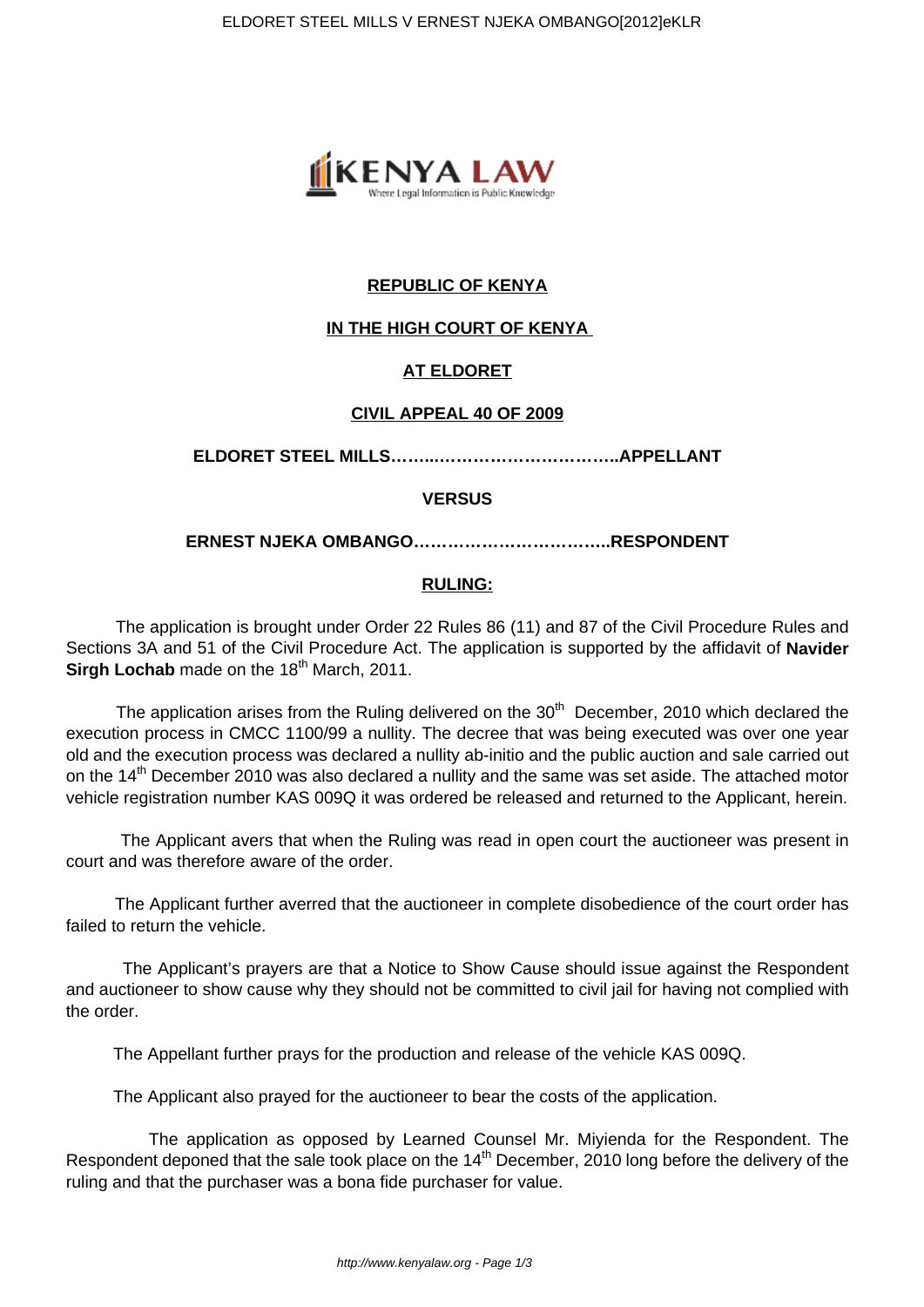The Applicant, the party that was aggrieved had a remedy in filing suit and to claim for damages. Counsel urged the court to disallow the application as it was not merited under Order 22 Rules 64 and 65. The Respondent prayed for costs.

 The application was also opposed by Mr. Momanyi, Counsel representing the auctioneer. Counsel submitted that the Applicant had not brought a proper application before court. That the Applicant should have proceeded under the Judicature Act to proceed on an application for contempt of court.

 Counsel argued that the auctioneer was not in court on the date the ruling was delivered and only became aware of the order when the application was served upon him.

The auctioneer averred that the vehicle was no longer in his custody as the same had been sold.

 His prayer was that the application was incompetent in its current form and was not meritorious and should be dismissed with costs.

 After hearing the arguments of Counsel for the Applicant and both Counsel for the Respondent and the auctioneer the court finds that the only issue for determination is the Order of 30<sup>th</sup> December 2010.

 The court found that the decree that was executed was over one (1) year and the court correctly found that after one year a Notice to Show Cause must issue and that no such notice was issued to the Applicant before the date of the execution and sale. The sale was also a nullity as the person who conducted the public auction was not a licenced auctioneer. The court then set aside the sale of  $14<sup>th</sup>$ December 2011 and ordered the release of the motor vehicle forthwith.

To date the Respondent nor the auctioneer have not returned or released the said vehicle.

That is why the Applicant is now before this court with the current application.

The Applicant is seeking the courts assistance in enforcing the order of 30<sup>th</sup> December 2010 for the return of the vehicle which the auctioneer has failed to comply with.

 For orders for contempt and committal there is a proper methodology that must be followed, which I am sure Learned Counsel for the Applicant is fully acquainted with. This court finds that the Applicant is trying to circumvent the said procedure and process.

 The Applicant also has other remedies at hand which are to retake the motor vehicle without action or institute legal proceedings for the production, return and delivery of the said motor vehicle.

 The Applicant can also sue for wrongful interference and seek special damages, general damages, punitive damages and exemplary damages. Refer to the cases of:

# **(1) LEAH GACHER –VS- BBK e KLR (2005)**

# **(2) SATWANT SINGH DHANJAL & 2 OTHERS –VS- KRA HCC NO. 1610 OF 2001** Emukule J.

 These cases outline all the remedies available to the aggrieved party whose property has been wrongfully seized and sold by public auction.